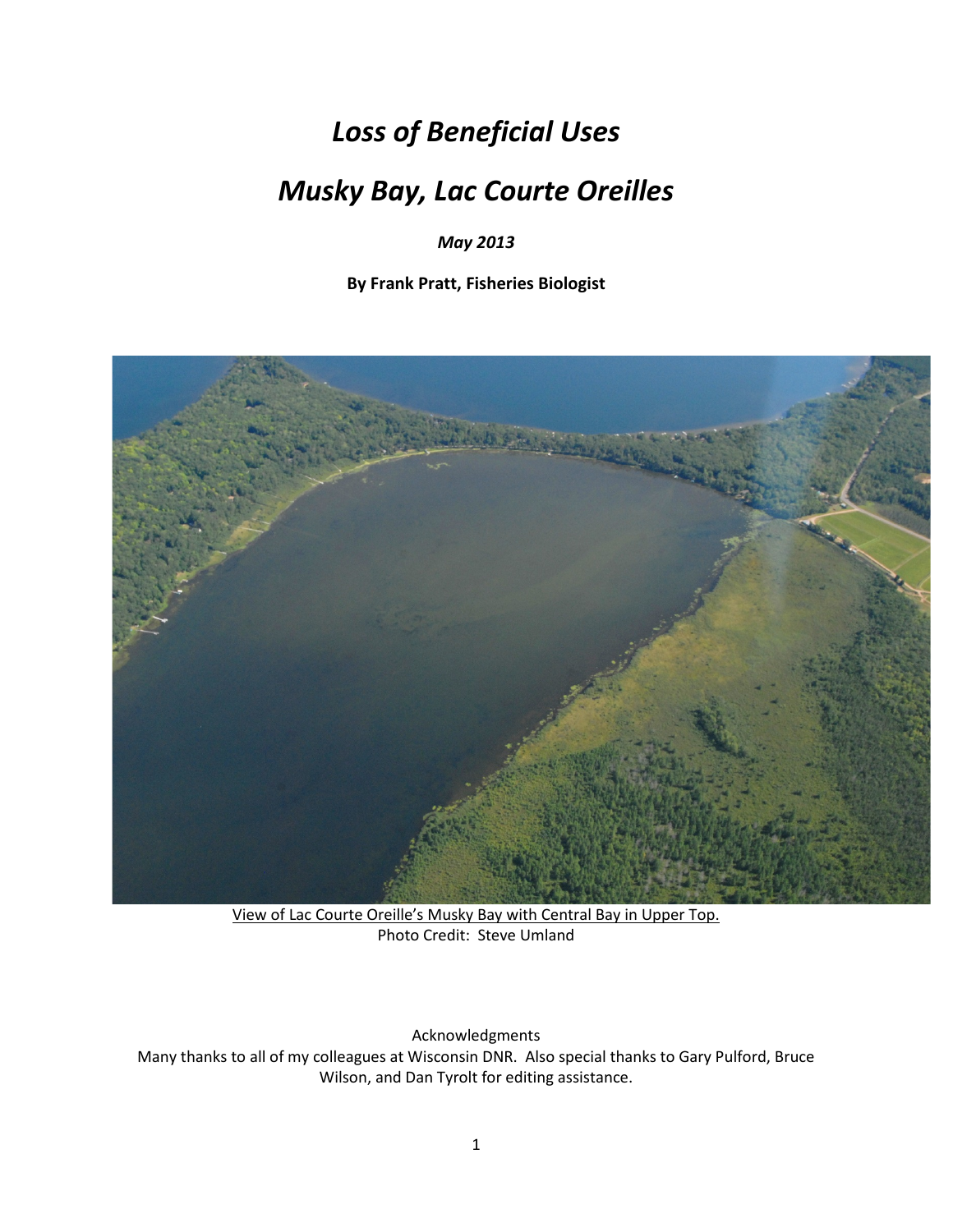## **Table of Contents**

#### <span id="page-1-0"></span>**Figures**

**Figure 1**: Winter Musky [Bay Temperature and Dissolved Oxygen Concentration Profile for March 18, 2012.............7](#page-6-1) **Figure 2**[: Summer Musky Bay Temperature and Dissolved Oxygen Concentration Profile for June 15, 2012..............8](#page-7-0)

## <span id="page-1-1"></span>**Tables**

| Table 4: Musky Bay calculated oxygen depletion rates (2003-2012) based on oxygen profile data and estimated |  |
|-------------------------------------------------------------------------------------------------------------|--|
|                                                                                                             |  |
| Table 5: Sawyer County Winter-kill Tabulation 1960-2013 from WDNR Hayward Fishery Files11                   |  |
| Table 6: Tabulation of WDNR and GLIFWC fall electrofishing survey navigation impairment notations. 13       |  |
| Table 7: Musky Bay aquatic plant survey summary following invasive introduction Curly Leaf Pondweed in 2005 |  |
| and first treated in 2007. From Aquatic Plant Management Report (Stantec, 2011). 14                         |  |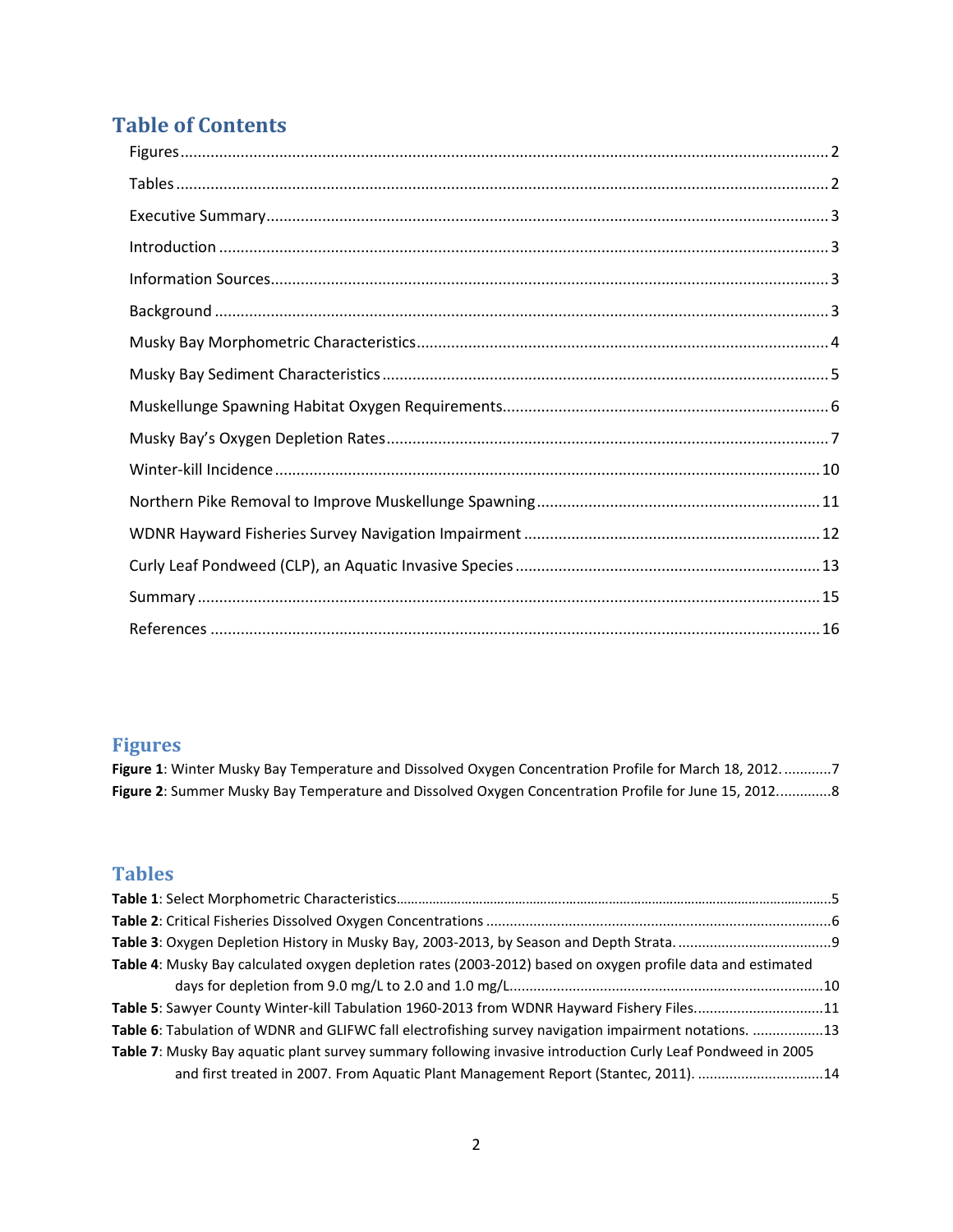## <span id="page-2-0"></span>**Executive Summary**

This report summarizes stressors relating to the loss of fishable and recreational beneficial uses in Musky Bay based on examination of: (1) observed and estimated dissolved oxygen depletion rates ; (2) winterkill incidence ; (3) loss of key muskellunge spawning habitat; and (4) extensive aquatic plant growth, especially the exotic, curly leaf pondweed - all leading to seasonal loss of research and recreational navigation, fishing, and swimming.

## <span id="page-2-1"></span>**Introduction**

The term "impairment" describes the loss of swimmable and fishable beneficial uses caused by a variety of physical, chemical and habitat degradations affecting the biology and ecosystem function. At present Wisconsin DNR recognizes Musky Bay as impaired based on total phosphorus, professional judgment pertaining to community structure (atypical macrophytes) and the "overwhelming" number of public comments describing degradation (Johnson, 2012; WDNR, 2013). This report includes additional causal analyses of impairments found in Musky Bay of Lac Courte Oreilles that should be considered in future 303(d) listing processes.

#### <span id="page-2-2"></span>**Information Sources**

Information assembled in this document was obtained from Wisconsin Department of Natural Resources (WDNR) Hayward Fishery Files (HFFs) and Lac Courte Oreilles Conservation Department (LCOCD) records. The LCOCD has maintained a long-term LCO monitoring program including temperature and oxygen profiles spanning the period 1996 through 2012. Quality assured data from the LCOCD monitoring program has been used to define Musky Bay thermal mixing patterns and dissolved oxygen depletion rates. Published oxygen requirements for sports fisheries survival and propagation have been used to evaluate Musky Bay conditions. Musky Bay fish-kills, tabulated by the WDNR are summarized and compared to Sawyer County lake winter fish-kills patterns. Fishery research notes on survey navigation during routine fall electro-fishing surveys , were also evaluated. These records may not have been fully assessed in previous WNDR WisCALM evaluations.

#### <span id="page-2-3"></span>**Background**

Lac Courte Oreilles (LCO) is classed as a "two story" fishery, supporting both cold and warm water fish species). This lake draws thousands of visitors from Wisconsin, Minnesota, Illinois and states as far away as Hawaii (Wilson, 2010). LCO provides around 20,000 fishing trips per year, with a minimum value of at least \$700,000 per annum. Musky Bay accounts for about 12% of the total annual fishing effort – 2400 trips and \$75,000 per year (Pratt and Neuswanger, 2006). Historically, Musky Bay has been an important muskellunge spawning area for Lac Courte Oreilles (Johnson, 1986). The lake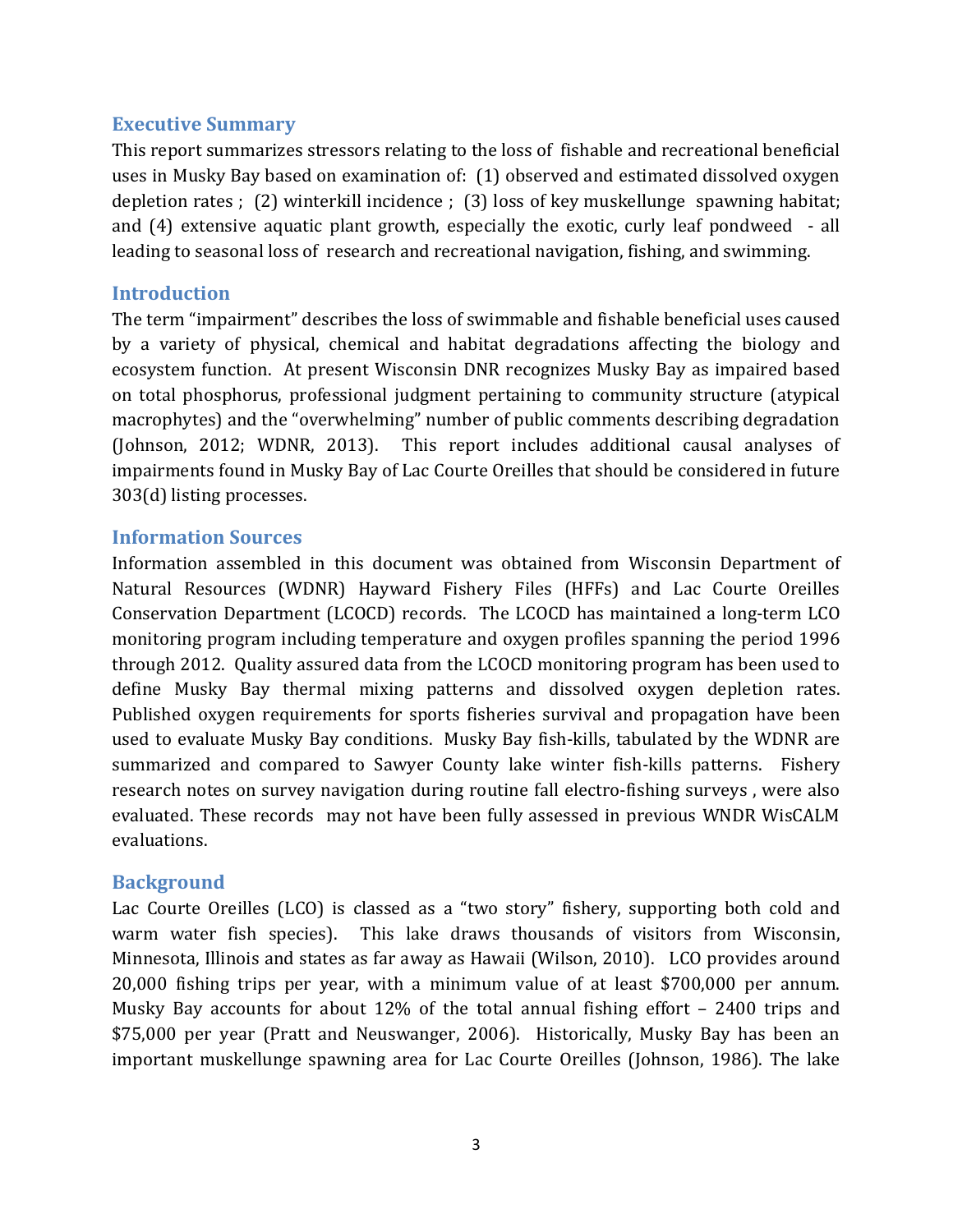had long been considered as a world-class muskellunge fishery. (Pratt and Neuswanger, 2006).

Prior to 2008, Musky Bay's fisheries were monitored  $\sim$  annually using standard WDNR Fisheries electro-shock surveying methods. The Governor Thompson Hatchery relied upon collection of walleye, northern pike, and up until very recently, muskellunge from Musky Bay, for regional fisheries propagation. However, no successful muskellunge spawning in Musky Bay has been documented since the early 1970s (Johnson, 1986).

The Fish Management Plan (FMP) for Lac Courte Oreilles (Pratt and Neuswanger, 2006), recognizes Musky Bay as fishery-impaired due to very poor muskellunge reproduction and recommends consideration of dredging to restore spawning habitat.

Northern pike have long been suspected as an additional limiting factor to sustainable muskellunge reproduction (Caplan, 1982, Johnson, 1986; Inskip, 1986). In the 2006 litigation, State of Wisconsin, et al vs. Zawistowski (as cited in Andersen, 2006) WDNR Fisheries staff testified that Musky Bay was impaired for muskellunge reproduction. At that time, it was difficult to distinguish the relative effects of competition/predation by northern pike from habitat degradation. Recent DNA studies (Sloss, 2006; Sloss et. al., 2008), coupled with population manipulation now offer additional inter-species insights.

In 2007, in a cooperative venture by WDNR and the LCO Band of Ojibwe, about 1700 spawning northern pike were removed from Musky Bay. (Only six mature muskellunge were captured, and released). At that time, removal and control of northern pike was viewed as a pilot control effort to enable muskellunge recruitment. However, despite removal of 60% of northern pike from Musky Bay, successful muskellunge reproduction was not observed there (Pratt, 2007).

## <span id="page-3-0"></span>**Musky Bay Morphometric Characteristics**

Musky Bay covers about 271 acres (about 5.4% of the lake) and is one of eight embayments subject to bay-to-bay mixing within the 5,030 acre Lac Courte Oreilles basin. As can be seen in Table1, Musky Bay is shallow with maximum and mean depths of 18 feet and 5.5 feet, respectively. Estimated water residence time for Musky Bay was relatively long (> 3 years). As such, it has less volume to dilute pollutant inflows and can be expected to be sensitive to external and internally generated pollutant loads. Musky Bay is a polymictic basin (Wilson, 2010) and subject to temporary thermal stratifications disrupted by storminduced mixing events with LCO's West Bay. Periodic withdrawal and discharge from cranberry bogs, located along it southern shore, can amount to substantial portions of the Bay's total water volume (e.g. 89 acres of bogs times 10 bog flooding's per year times one foot average depth per bog).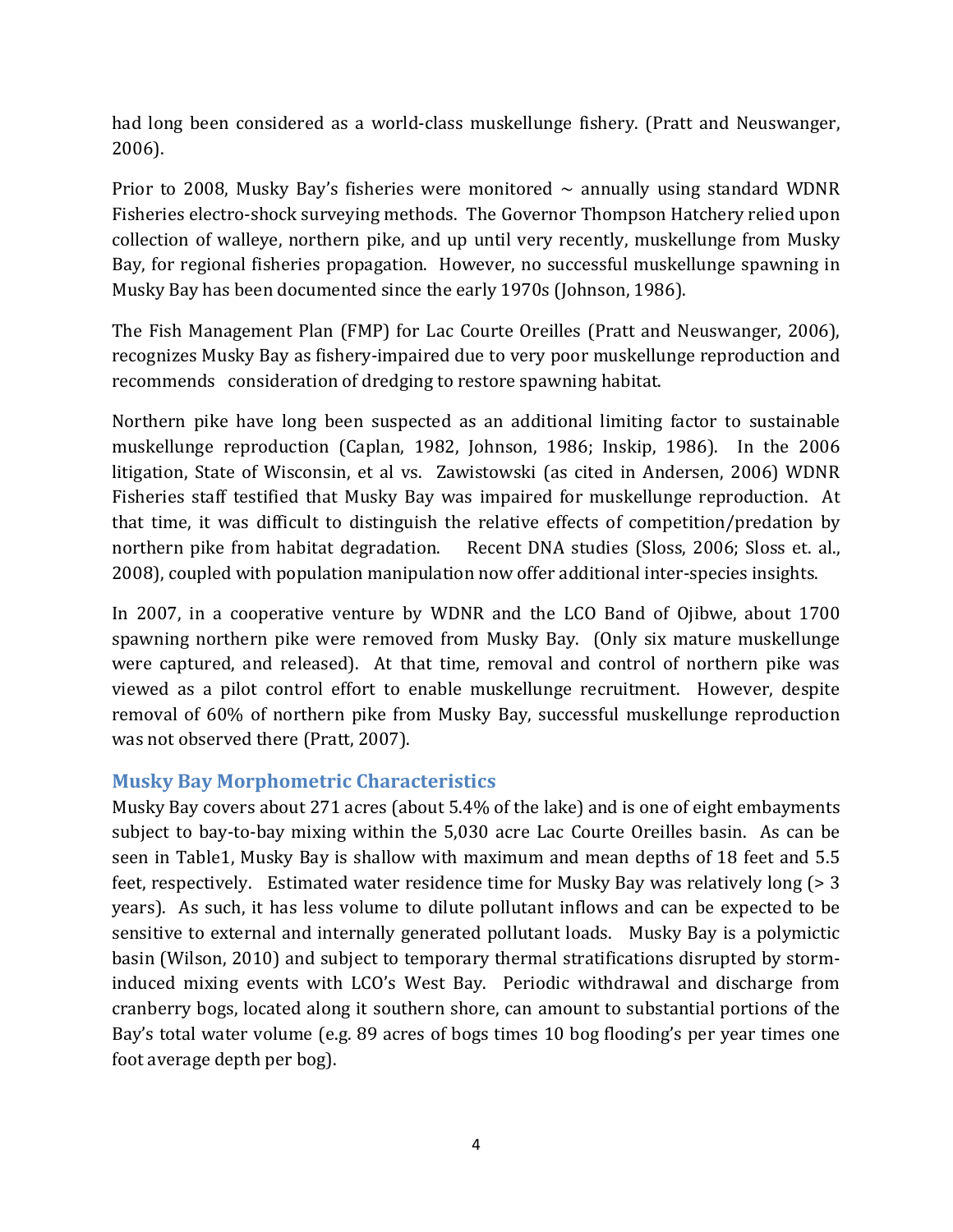| <b>Characteristic</b> | Musky Bay (% lake total surface) | <b>Main Lac Courte Oreilles</b> |
|-----------------------|----------------------------------|---------------------------------|
| Surface area (acres)  | 271 (5.4%)                       | 5039                            |
| Max depth (ft.)       | 18                               | 90                              |
| Mean depth (ft.)      | 5.5 (Volume 1488 acre-feet)      | 32                              |
| Trophic state         | Eutrophic                        | Oligotrophic/Mesotrophic        |

#### **Table 1: Select Morphometric Characteristics**

## <span id="page-4-0"></span>**Musky Bay Sediment Characteristics**

Sediment characteristics are a critically important habitat component for fisheries such as muskellunge and have been the subject of considerable research (Barr (1991); Fitzpatrick et al. (2003), Garrison and Fitzgerald (2003), Zorn et. al. (1998), and James (2012). These studies have documented relatively recent (e.g. over the past 30-40 years) degradations of Musky Bay including highly reduced, nutrient rich, oxygen poor substrates. They also have documented a recent increase in diatoms indicative of algal mats (Garrison and Fitzgerald, 2003).

Critical dissolved oxygen concentration ranges are summarized in Table 2 according to fish species, life stage, habitat, and season based on information from Cristel (2009); Davis (1976); Dombeck (1986); WDNR Fisheries Handbook (2013); and Zorn et. al. (1998)). Fish stress has been noted at ambient oxygen concentrations less than 3.0 ppm that may trigger fish migration and stress to fisheries. At 2.0 ppm dissolved oxygen levels, the fish community is at moderate to severe risk, depending on the species. Oxygen less than 2.0 ppm at the top of the sediment, may make it unsuitable for survival and incubation of muskellunge eggs. At 1.0 ppm, all fish are severely stressed and some species will die. At 0.5 ppm, fish mortality is likely. Winterkills occur under ice conditions as the water layer has less than 1.0 ppm dissolved oxygen resulting in substantial mortality to resident fish populations. In Musky Bay this occurs about 20% of the winters which is a very high occurrence for this region.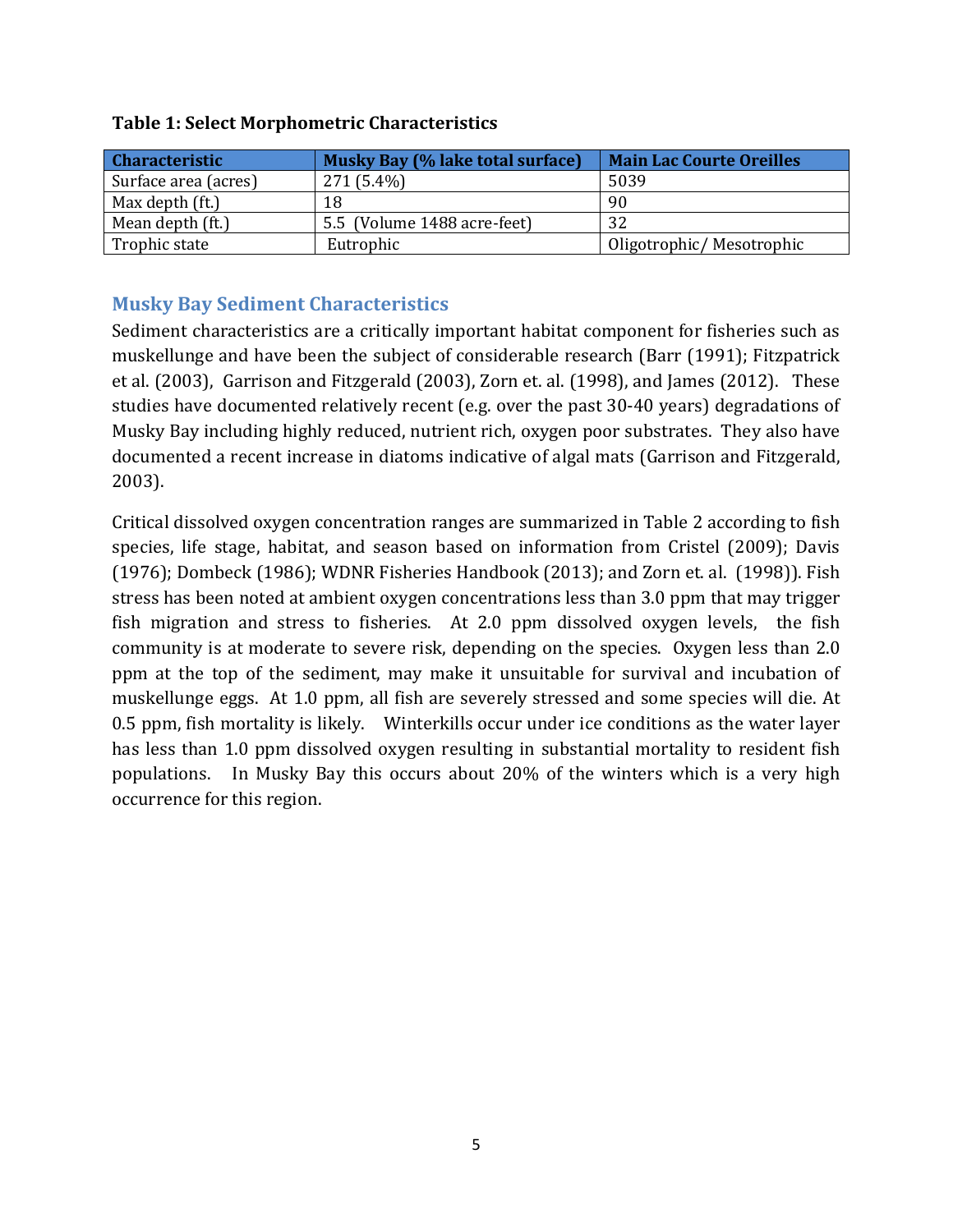| Oxygen                                                                                                | <b>Habitat</b> | <b>Season</b> | <b>Species</b> | <b>Life</b>  | <b>Effect</b>             | <b>Frequency</b> |
|-------------------------------------------------------------------------------------------------------|----------------|---------------|----------------|--------------|---------------------------|------------------|
| $\sqrt{ppm}$                                                                                          |                |               |                | <b>Stage</b> |                           |                  |
| 3.0                                                                                                   | <b>Bottom</b>  | Summer        | All            | All          | Stress/movement           | 100%             |
|                                                                                                       | waters         |               |                |              |                           |                  |
|                                                                                                       | Water          | Winter        | Mu, WE, LMB    | All          | Incipient stress/movement | 100%             |
|                                                                                                       | Column         |               |                |              |                           |                  |
| 2.0                                                                                                   | Sediment       | Spring        | Mu             | Eggs         | Poor incubation/Mortality | 100%             |
|                                                                                                       | Water          | Winter        | Mu,WE,         | All          | Stress/Movement           | 100%             |
|                                                                                                       | Column         |               | <b>LMB</b>     |              |                           |                  |
| 1.0                                                                                                   | Water          | Winter        | Mu, WE, BC     | All          | Severe                    | 30%              |
|                                                                                                       | Column         |               |                |              | Stress/Movement/Mortality |                  |
|                                                                                                       |                |               | NP,BC,BG       |              | Stress/Movement           |                  |
| 0.5                                                                                                   | Water          | Winter        | All            | All          | Mortality                 | 20%              |
|                                                                                                       | Column         |               |                |              |                           |                  |
| Species key: $NP = northern$ pike; $Mu = muskelling$ ; $WE = w$ alleye; $BC = black$ crappie; $LMB =$ |                |               |                |              |                           |                  |
| largemouth bass. The frequency is an annual frequency of occurrence. For example winterkill at <      |                |               |                |              |                           |                  |
| 1.0 ppm likely to occur twice in a ten year period = $20\%$ .                                         |                |               |                |              |                           |                  |

<span id="page-5-1"></span>**Table 2: Critical Fisheries Dissolved Oxygen Concentrations**

The WDNR Fisheries Management Handbook (2013) recognizes minimum oxygen levels as a critical long-term limiting factor to fisheries. Failure to meet management criteria indicates a sub-optimal at-risk fishery and stocking would not be considered cost-effective to maintain a long-term fishery. The Fisheries Management Handbook has established restrictions to fish stocking based on winterkill incidence including:

- Winterkill frequency of less than 20% of winters for bass and northern pike; and
- Winterkill frequency of less than 10% of winters for muskellunge and walleye.

## <span id="page-5-0"></span>**Muskellunge Spawning Habitat Oxygen Requirements**

As cited by Pratt and Neuswanger (2006), the LCO genetic strain of muskellunge deposit their eggs on the lake bottom, where survival depends upon available oxygen along the sediment-water interface. Eutrophic conditions can severely limit oxygen availability at this critical life cycle stage as nutrient-enriched sediments cause increased oxygen depletion from the decay of organic matter. Poorly oxygenated sediments degrade spawning habitat as muskellunge eggs require more than 2 ppm oxygen concentrations for survival to fingerling stage. Nutrient-enriched sediments can also serve as a reservoir of phosphorus for pelagic and profundal plant growth that, in a positive feedback loop, generate increased production with resulting decomposition and greater oxygen depletion. Lastly, enriched sediments may serve as a fertile substrate for invasive species such as curly leaf pondweed which, through excessive growth generate further sediment-water interface oxygen oscillations.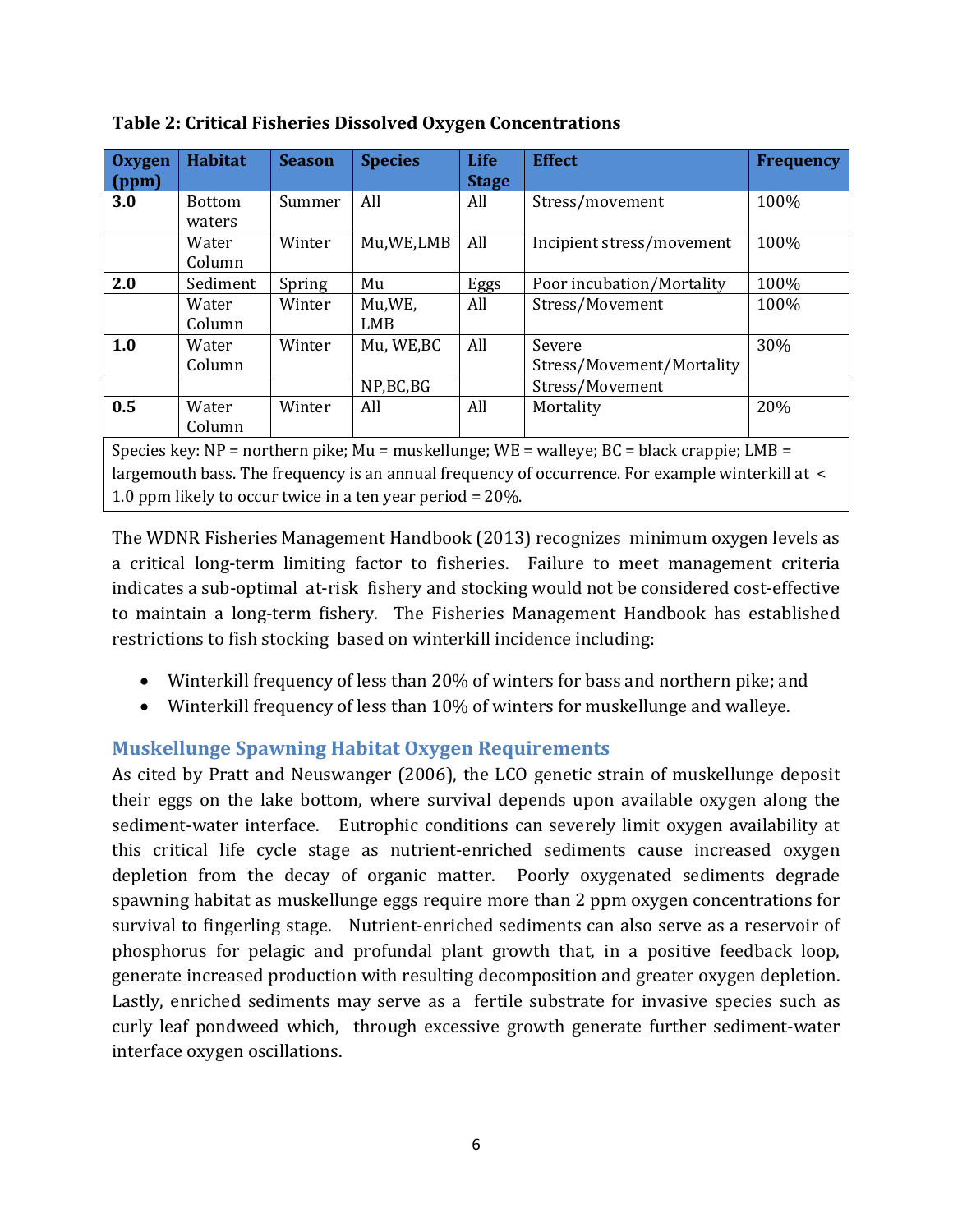Prior to 1970, Musky Bay was acknowledged as the major muskellunge spawning site for LCO (Johnson, 1986; Pratt and Neuswanger, 2006). Since that time, there has been no evidence of successful natural reproduction in Musky Bay. Muskellunge eggs are deposited on lake bottom surfaces while, northern pike eggs, by contrast, have an adhesive egg allowing them to cling to vegetation, well up in the oxygenated water column. In an in vivo experiment, Zorn et. al. (1998) found no muskellunge egg survival at oxygen levels at less than 2 ppm. (Table 2). Low sediment oxygen levels have been demonstrated by other investigations as a critical cause of muskellunge egg mortality (Dombeck et. al, 1984; Zorn et. al., 1998; Pratt and Neuswanger, 2006; Andersen, 2006).

## <span id="page-6-0"></span>**Musky Bay's Oxygen Depletion Rates**

Monitoring conducted by the LCOCD in 2012 defined very low winter oxygen concentrations at the Musky Bay deep site. By March 18, 2012, a peak oxygen value peak value of 3.2 mg/l was noted just below the ice with progressively lower concentrations at depth to a value of 0.3 mg/l above the bottom (Figure 1). The corresponding estimated oxygen depletion rate was quite high with an estimated value of 420 mg/day.

<span id="page-6-1"></span>



With the seasonal progression, 2012 thermal stratification in Musky Bay had begun by June  $15<sup>th</sup>$ . By June  $25<sup>th</sup>$ , pronounced anoxia was observed as values ranged from 5.8 mg/l at the surface to 0.46 mg/l at the 17 foot depth level. This drop in oxygen concentration indicates a very high volumetric oxygen depletion rate in excess of 600 mg/m3/day.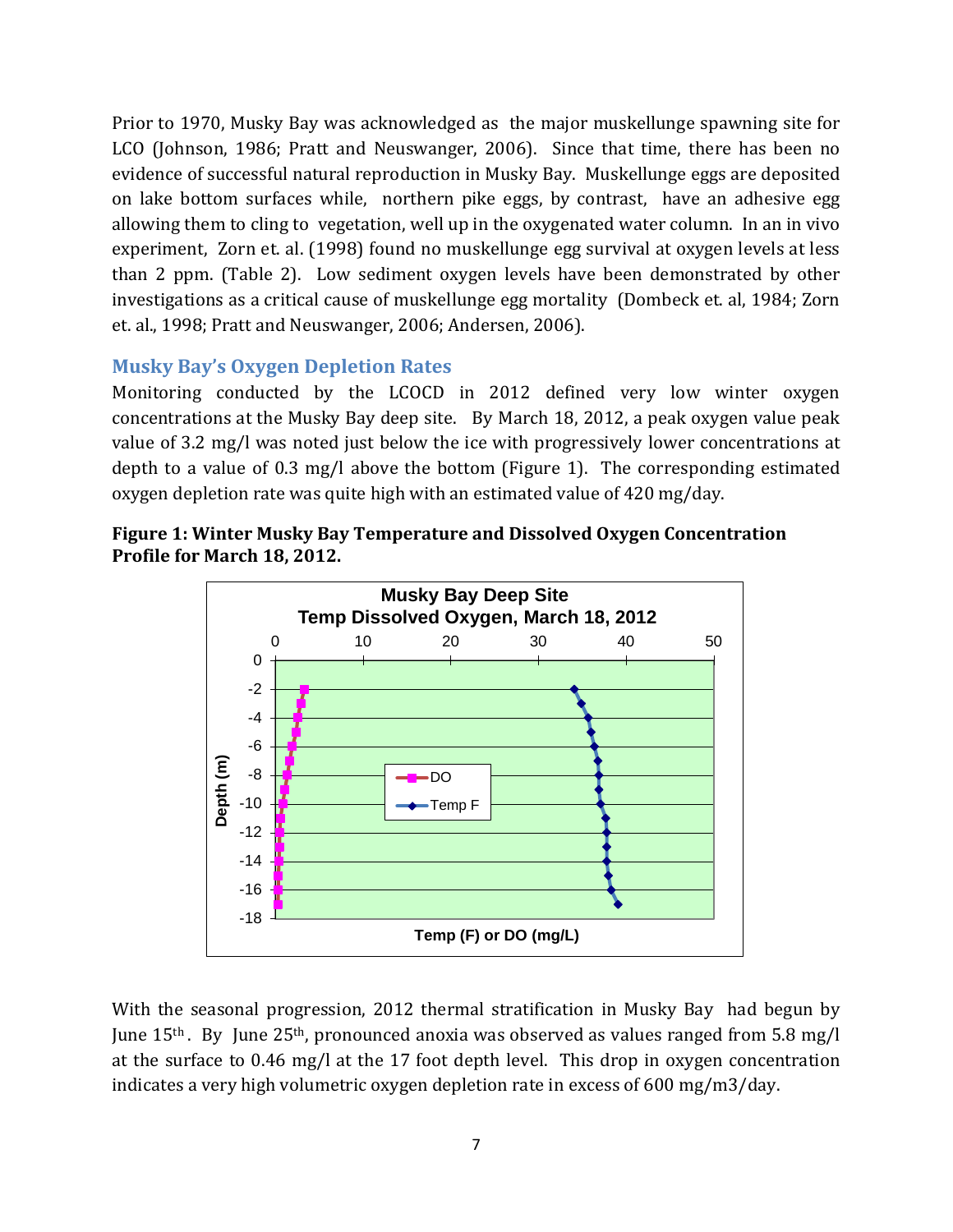Reviewing historical data, Musky Bay thermally stratifies about 2-4 times over the non-ice period, with a temporal thermal stratification coverage extending over about 60% of the summer. When summer stratification lasts more than 2 weeks, oxygen concentrations can be quickly depleted in bottom waters. In general terms, volumetric oxygen depletion rates of 500 mg/m3/day are extremely high values and have been noted for shallow productive reservoir systems (Walker, 1996) and not in oligotrophic-mesotrophic systems.

<span id="page-7-0"></span>



Peak oxygen depletion rates were calculated from winter and summer oxygen profile data obtained by the LCOCD during 2003 – 2012 monitoring seasons at the Musky Bay deep site and summarized in Table 3. The relative magnitude of impacts to water column oxygen concentrations was more widespread during the ice covered months affecting most or all of the water column under ice.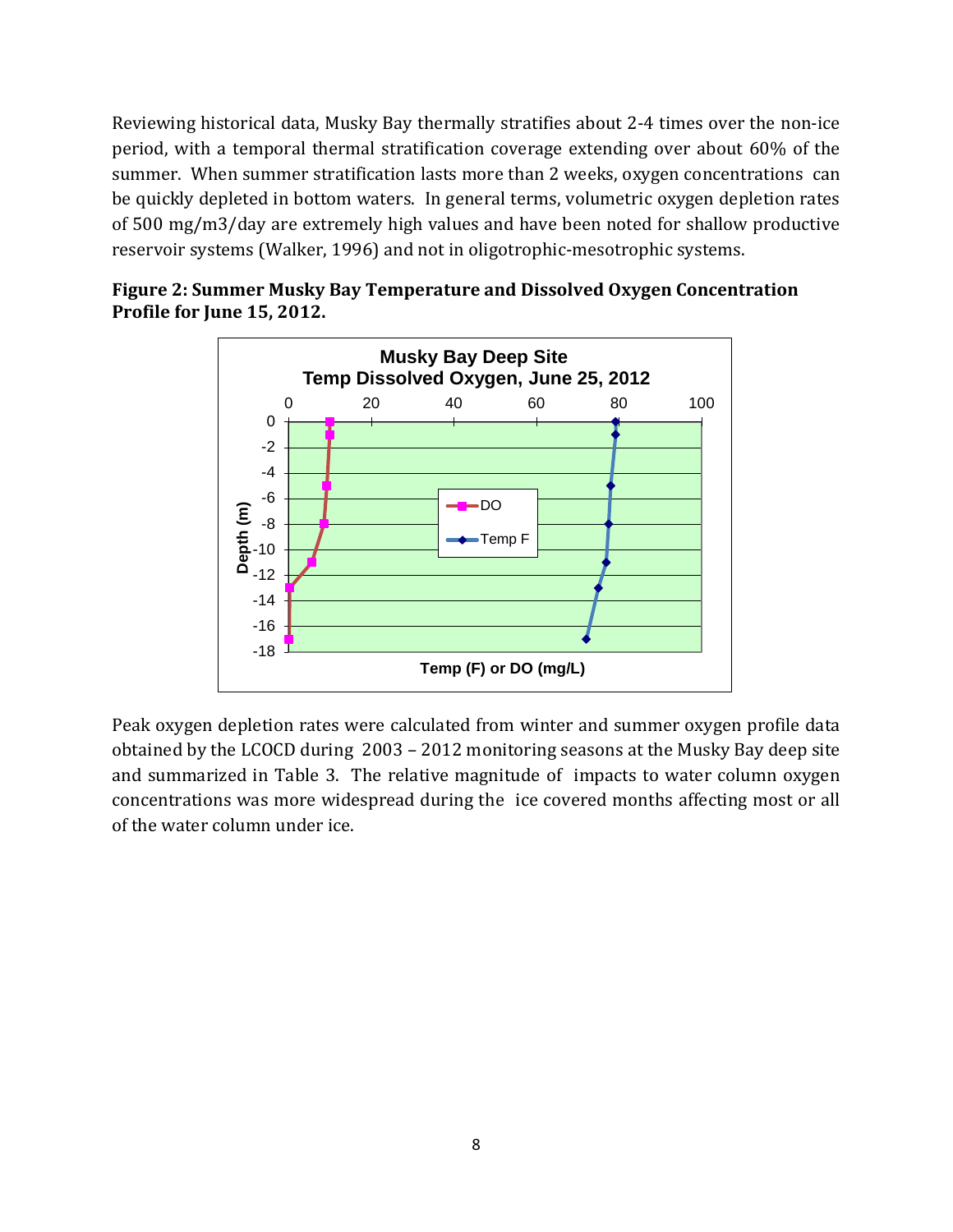<span id="page-8-0"></span>**Table 3: Oxygen Depletion History in Musky Bay, 2003-2013, by Season and Depth Strata.**

| <b>Season</b> | <b>Depth</b> | <b>Depletion</b><br>rate<br>(mg/d) | <b>D.O.</b> | <b>Frequency</b>                                                | <b>Biological</b><br><b>Impairment</b>                                             | <b>Type</b><br><b>Years</b> | <b>Percent</b><br>of Musky<br><b>Bay</b><br>Volume** |
|---------------|--------------|------------------------------------|-------------|-----------------------------------------------------------------|------------------------------------------------------------------------------------|-----------------------------|------------------------------------------------------|
| <b>Summer</b> | $10-18'$     | 600                                | 2.0         | All years, 1-4<br>times/summer<br>over 1-4<br>weeks<br>duration | Fish migrate,<br>eggs suffocate, P<br>recycled from<br>sediments                   | 2012<br>Fig. 1              | 3%                                                   |
| Winter        | $6 - 18'$    | 420                                | 2.0         | All years, most<br>of winter                                    | Fish migrate,<br>eggs suffocate, P<br>recycled from<br>sediments                   | 2012<br>Fig.2               | 50%                                                  |
| Winter        | $0 - 18'$    | 340                                | < 1.0       | 20% years, 4-8<br>weeks<br>duration                             | Fish mortality or<br>migration, eggs<br>suffocate, P<br>recycled from<br>sediments | 2003,<br>2009               | 100%                                                 |

This summary from Heiskary and Wilson (2005), summarizes the relationship between oxygen depletion rates and lake phosphorus concentrations. [Note for comparison purposes, Musky Bay average concentrations have been in excess of 40 ug P/l.]

"Areal and volumetric measures of hypolimnetic oxygen depletion vary directly with total phosphorus concentrations as modified by lake morphometry (Walker 1979 & 1985b). For typical lakes, total phosphorus concentrations above 10-15 μg/l will usually result in the depletion of hypolimnetic oxygen concentrations. Our analysis of 74 minimally impacted Minnesota lakes tends to confirm this observation (Heiskary and Wilson, 1990). Nordin (1986) examined hypolimnetic oxygen depletion and 1990). Nordin (1986) examined hypolimnetic oxygen depletion and phosphorus relationships from lakes in British Columbia. In this analysis, a range of total phosphorus concentrations between 5-15 μg/l was proposed for the protection of salmonid (coldwater) fisheries. It was noted that oxygen depletions generally began to occur when TP concentrations exceeded 10 μg/l, which is often used as an upper boundary for oligotrophic (Nurnberg, 1996). Expressed in other terms, an average summer chlorophyll-a of 2 μg/l and a corresponding summer-mean Secchi depth of 4.5 m and a AHOD of 0.25 g/m2/day also generally describe the transition from oligotrophy to mesotrophy (Rast and Lee, 1983)."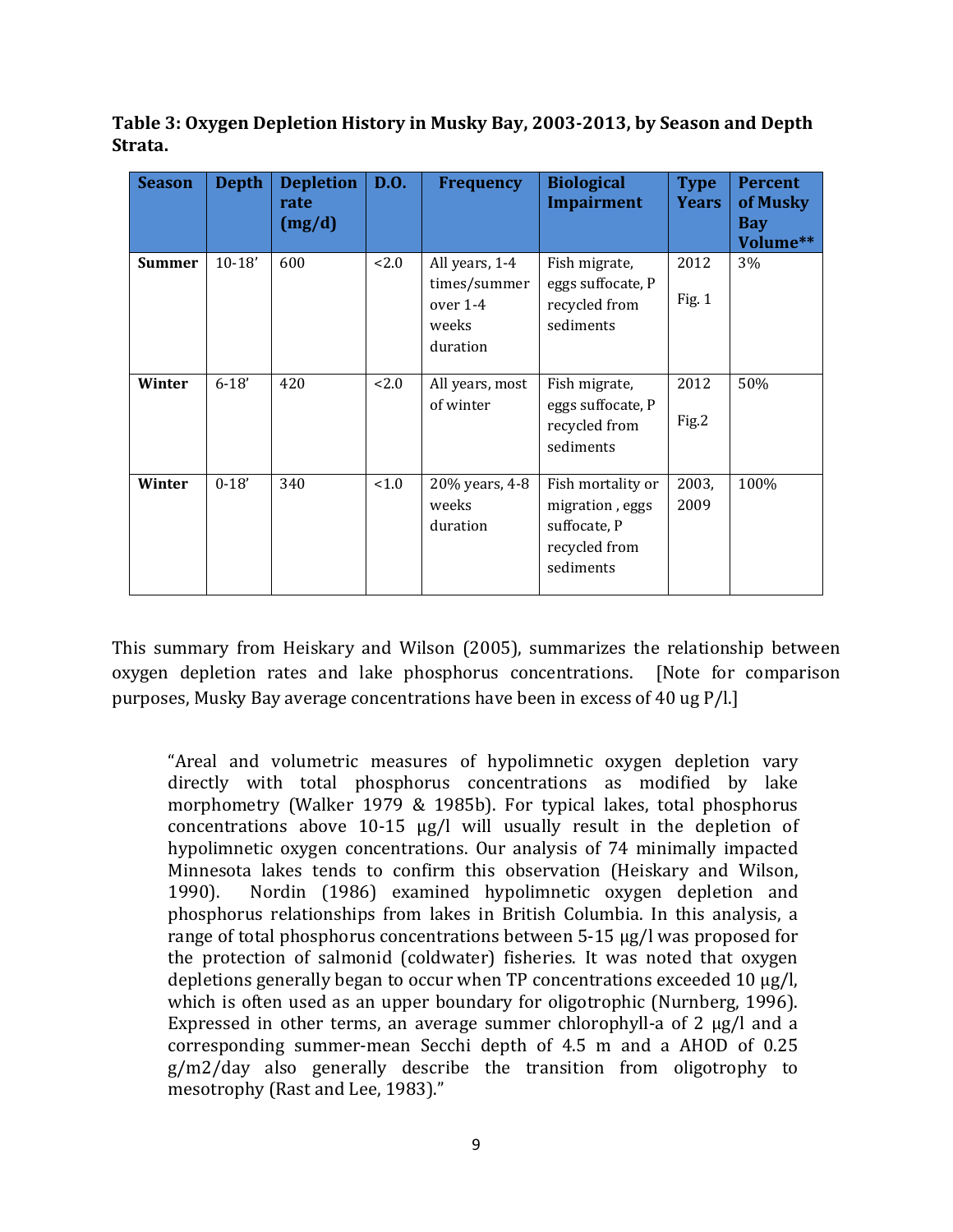## <span id="page-9-0"></span>**Winter-kill Incidence**

Oxygen can be rapidly depleted under ice cover when photosynthetic oxygen production cannot keep up with aquatic respiration and decay of dead organic material in the sediment and the water column. The thickness and clarity of the ice, and the amount of snow cover, and the duration of ice cover are critically important. When there is insufficient light penetration for photosynthesis, oxygen concentrations may quickly decline. A further result of elevated dissolved oxygen depletion is the incidence of winter-kills.

Musky Bay is compared to other winter-kill lakes in Sawyer County, 1960 to 2013, based on documentation from the WDNR's HFF's. For comparison, winter kill data from Spring Lake is used to typify winterkill-prone productive lakes of the NW Wisconsin region. It is comparable to Musky Bay in size and drainage area, but with slightly higher average total phosphorus concentration (mean  $TP \sim 45$ ).

In 2009, a winterkill occurred in Musky Bay about five (5) weeks into the ice cover period with a corresponding estimated mean daily oxygen depletion rate of 340 mg/day, which is typical of highly eutrophic, winterkill prone lakes (Charlton (1990), Mathias and Barcia (1979), Babin and Prepas (1984), Charlton (1990), Welch et. al.(1976), Moss and Scott(1961). Over the entire dissolved oxygen depletion rate averaged 190 mg/day and ranged from 40 to 690 mg/day. At a sustained depletion rate of 690 mg ppm/day, a fishery could become endangered (less than 2.0 mg/L) within about two weeks.

<span id="page-9-1"></span>

| Table 4: Musky Bay calculated oxygen depletion rates (2003-2012) based on oxygen |  |
|----------------------------------------------------------------------------------|--|
| profile data and estimated days for depletion from 9.0 mg/L to 2.0 and 1.0 mg/L. |  |

| <b>Mean Dissolved</b><br><b>Oxygen Depletion</b><br>Rate mg/day | <b>Range (lowest to</b><br>highest in mg/day) | Days to<br><b>Endangerment</b> (2.0)<br>mg/L | Days to Imperilment<br>$(1.0 \text{ mg/L or acute})$ |
|-----------------------------------------------------------------|-----------------------------------------------|----------------------------------------------|------------------------------------------------------|
| 190                                                             | $40 - 690$                                    | 37 (10-175 days)                             | 42 (12-200 days)                                     |

Historically, there has been a sharp decline in Sawyer County winter fish-kills from a peak of 35 incidences in the 1960-1979 time period to 3 noted from 2000-2012. Over the most recent years, Musky Bay has the greatest number of documented fish-kills, as tabulated by the WDNR's Hayward Fisheries Office, and accounts for about 2/3's of winterkills in Sawyer County tabulated since 1996. The increased incidence of fish-kills in Musky Bay is counter to the overall reduction in fish-kills tabulated from other Sawyer County lakes. It should be noted that Spring Lake was the only other winter-kill lake tabulated in 2012 in Sawyer County.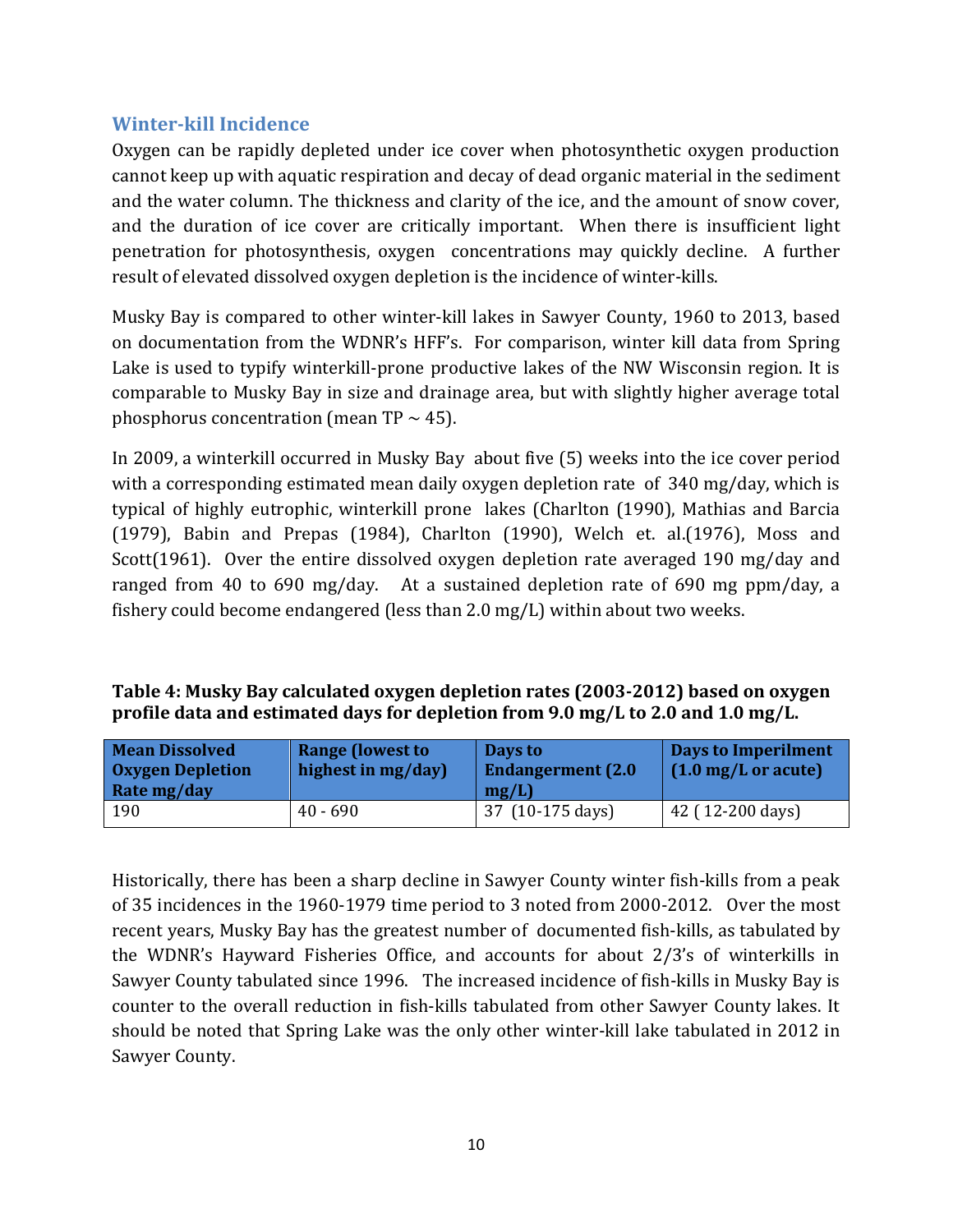| <b>Lakes</b>      | <b>Period</b> | <b>Winterkills</b> | Winterkills/year | <b>Trend</b>   |
|-------------------|---------------|--------------------|------------------|----------------|
|                   |               |                    |                  |                |
| <b>All County</b> | 1960-1979     | 35                 | 1.75             |                |
|                   | 1980-2002     | 17                 | 0.77             | 56% Decrease   |
|                   | 2003-2013     | 3                  | 0.30             | 58% Decrease   |
|                   |               |                    |                  |                |
| <b>Spring</b>     | 1960-1979     | 9                  | 0.45             |                |
|                   | 1980-2002     | <sub>6</sub>       | 0.27             | 40% Decrease   |
|                   | 2003-2013     |                    | 0.10             | 63% Decrease   |
|                   |               |                    |                  |                |
| <b>Musky Bay</b>  | 1960-1979     | 0                  | 0                |                |
|                   | 1980-2002     | 0                  | 0                |                |
|                   | 2003-2013     | າ                  | 0.20             | Large Increase |

<span id="page-10-1"></span>**Table 5: Sawyer County Winter-kill Tabulation 1960-2013 from WDNR Hayward Fishery Files.**

#### <span id="page-10-0"></span>**Northern Pike Removal to Improve Muskellunge Spawning**

This examination is based on muskellunge research, with particular attention to the work of Zorn et. al. (1998) which specifically examined Musky Bay. Zorn attributed the loss of spawning muskellunge populations in Musky Bay to (1) increasing competition from northern pike and/or (2) habitat degradation. Northern pike may have competitive advantages over muskellunge due to (1) its gelatinous egg structure adhering to aquatic plants in the more oxygenated zones and (2) better low oxygen avoidance/survival. Adult northern pike are less likely to succumb to winterkill as they are more prone to low DO migration/avoidance than muskellunge (Davis , 1976; Table 2). Hence, removal of northern pike should improve the odds for muskellunge survival during the spawning period. This hypothesis was tested by the Wisconsin DNR Hayward office as they mechanically removed northern pike in April 2007 coupled with an examination of LCO muskellunge DNA genotypes by Sloss et al. (2006). If removal of northern pike aids muskellunge reproduction, then a strong species interaction is expected. If the genotype is stable over time then natural reproduction is occurring somewhere in LCO outside of Musky Bay (AFS, 2003)

The removal of 60% of the northern pike spawning population from Musky Bay in 2007 resulted in no discernible effect to either species, indicating, at best, a weak inter-species interaction. In this regard, the DNA study of Sloss (2006) and Sloss et. al. (2008) shows remarkable long-term genetic stability in the entire Lac Courte Oreilles, just not in Musky Bay. This indicates continued and successful natural reproduction, elsewhere in LCO (AFS, 2003). Northern pike are present throughout the lake, and therefore, their presence cannot be the dominant factor in the decline of Musky Bay's muskellunge population. Based on this cumulative weight of evidence, impaired muskellunge recruitment may be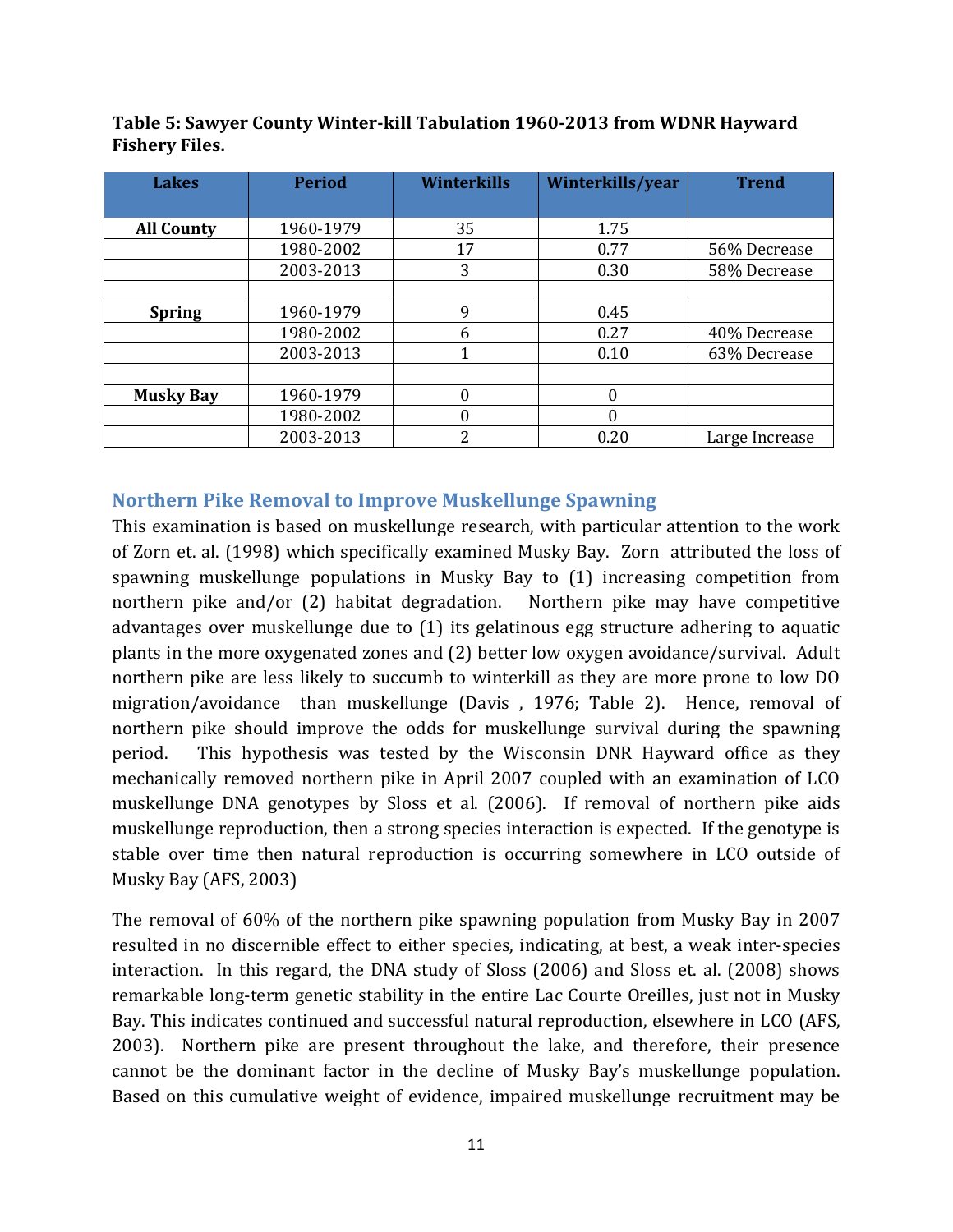due to degraded habitat. At present, Wisconsin DNR stocks about 1250 large fingerling muskellunge per year, at a cost of around \$13,000.

#### <span id="page-11-0"></span>**WDNR Hayward Fisheries Survey Navigation Impairment**

Annual fall WNDR along with Great Lakes Indian Fish and Wildlife Commission (GLIFWC) surveys of Musky Bay have been an important assessment tool for tracking fisheries populations. Fishery survey field notes were used to gauge the relative ability to navigate within Musky Bay in performance of the surveys. A boom-shocker boat needs to operate close to shore, continuously, at 1-2 mph, at a speed comparable to a trolling fishing boat. Excess macrophyte growth can impede the survey. Survey notes were obtained from paper file survey notes from 1990 to 2010, to provide a measure of navigation impairment (Table 5). The WDNR Fisheries survey assessments may serve as a surrogate measure for typical fishing. recreational boating, and swimming accessibility based on interference from excess aquatic plants

Two levels of impairment are defined in Table 6: (1)survey made harder and less effective, but still completed; or (2) surveys cancelled, or not completed. The survey navigation data under-estimates the effects nuisance level aquatic plant growth has on the typical lakeuser's navigation during the height of the growing season for curly leaf pondweed or *Cladophora* filamentous mats. By September, aquatic plant growth is usually on the decline. Hence, fall survey navigation impairments are an underestimate of summer peak growth conditions.

During the 1990s, 40% of the surveys were impeded to some extent by nuisance level aquatic plant growth, and 10% were cancelled. By 2000, cancellations had increased to 50%. After2008, the Musky Bay sampling site was eliminated, totally , due to excessive aquatic plant growth. It is now likely that peak summer conditions are more restrictive, to general recreation (especially with peak curly leaf pondweed) Hence, Musky Bay is now severely impaired for typical fishing, recreational boating, and swimming during most of the summer.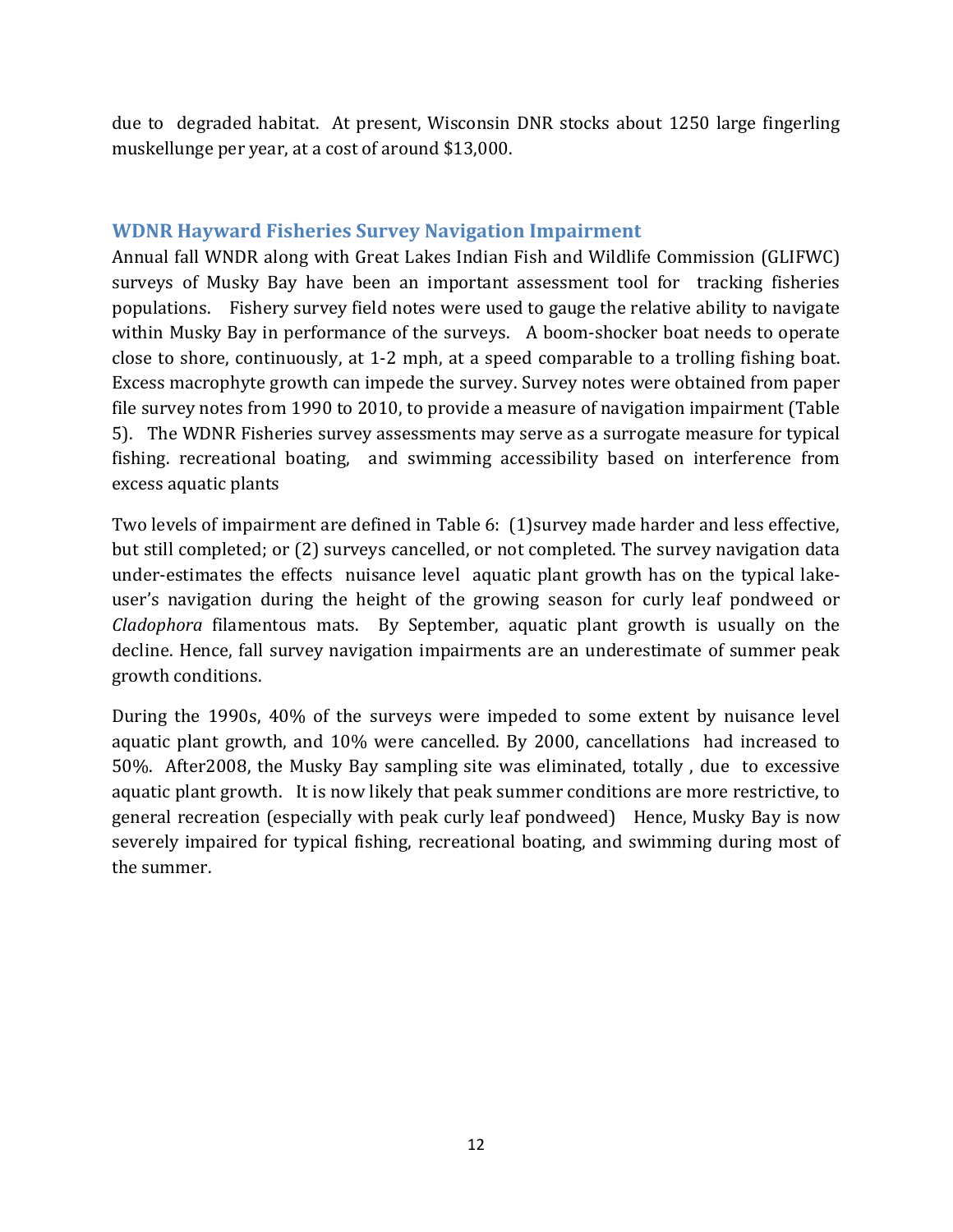<span id="page-12-1"></span>**Table 6: Tabulation of WDNR and GLIFWC fall electrofishing survey navigation impairment notations.**

| <b>Survey Date</b> | <b>Agency</b> | Investigator         | <b>Comments</b>                       | <b>Outcome</b>                                |
|--------------------|---------------|----------------------|---------------------------------------|-----------------------------------------------|
| 10-27-92           | <b>GLIFWC</b> | White                | "Dense<br>vegetation"                 | Completed with<br>some difficulty             |
| 09-05-96           | <b>GLIFWC</b> | Quagon               | "Heavy<br>vegetation"                 | Completed with<br>some difficulty             |
| 10-22-97           | <b>GLIFWC</b> | Taylor               | "A lot of<br>vegetation.<br>few fish" | Completed with<br>some difficulty             |
| 09-02-98           | <b>GLIFWC</b> | Taylor               | "Heavy weeds"                         | Could not survey<br>station                   |
| $09-11-03$         | <b>WDNR</b>   | Pratt/Warwick        | "Not navigable"                       | Skipped station                               |
| 09-18-08           | <b>WDNR</b>   | Pratt/Warwick        | "Motor fouling"                       | Could not<br>complete survey<br>station       |
| 2009-2012          | <b>WDNR</b>   | Pratt/Wolter/Warwick | No longer<br>feasible                 | <b>Station</b><br>permanently<br>discontinued |

## <span id="page-12-0"></span>**Curly Leaf Pondweed (CLP), an Aquatic Invasive Species**

The effect of CLP and its treatment regime on native plants in Musky Bay was documented by Stantec (2012) and summarized in Table 6 . From 2007 to 2011, macrophyte species diversity, richness and density decreased at all Musky Bay sites. During this time, Stantec found that 48% of the native species declined, 14% disappeared, and 65% remained stable, and only 7% increased. Jones (2010), and Heiskary and Valley (2010) found that CLP have similar negative impact on native species in Minnesota lakes.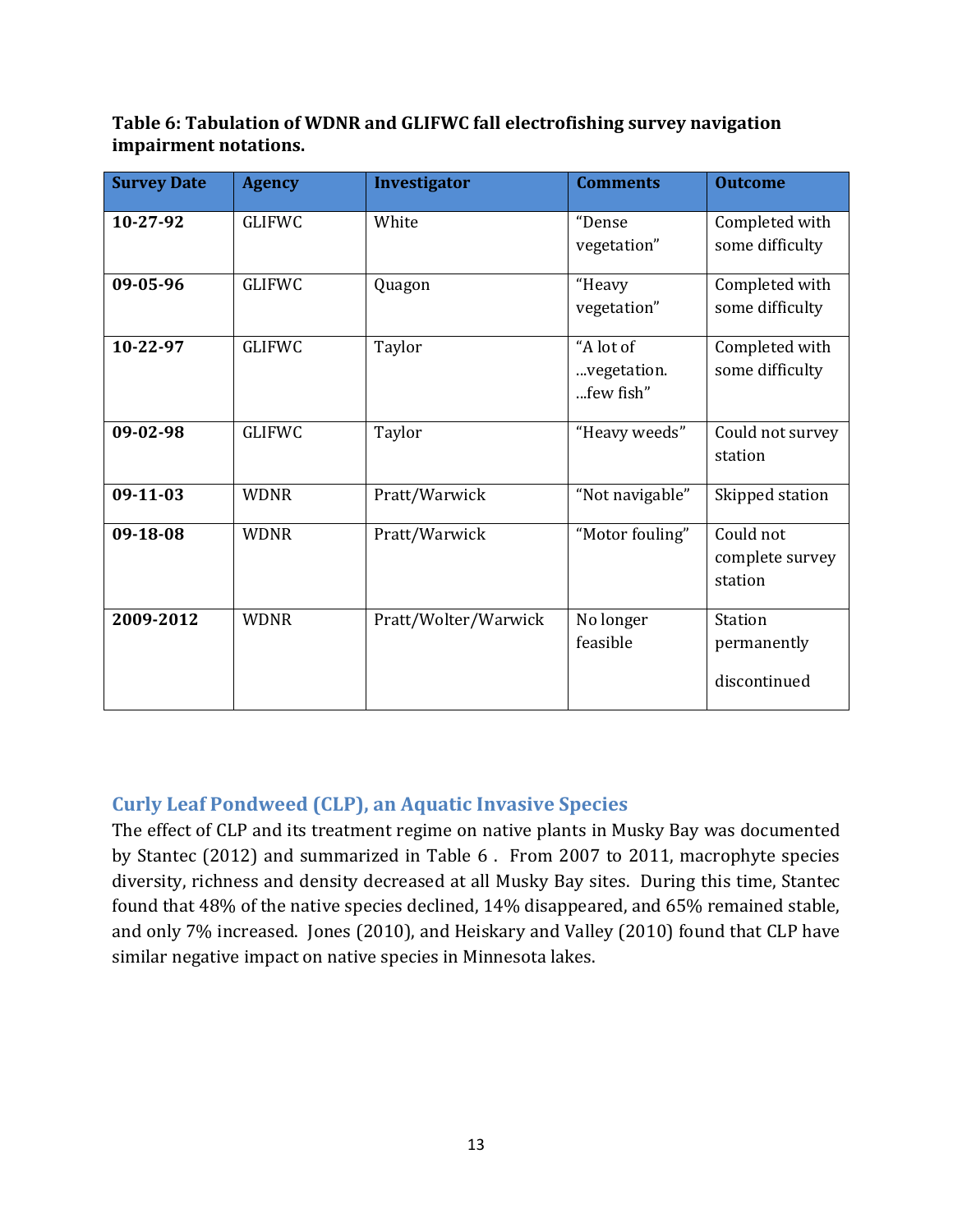<span id="page-13-0"></span>**Table 7: Musky Bay aquatic plant survey summary following invasive introduction Curly Leaf Pondweed in 2005 and first treated in 2007. From Aquatic Plant Management Report (Stantec, 2011).**

| <b>Index</b>            | <b>2007 Transects</b> | <b>2011 Transects</b> | <b>Indication</b> |
|-------------------------|-----------------------|-----------------------|-------------------|
| Community FQ1           | 35.0                  | 30.9                  | Moderate loss     |
| Simpson Diversity Index | 0.84                  | 0.75                  | Moderate loss     |
| Native spp. /site       | 3.5                   | 2.1                   | Significant loss  |
| <b>Species Richness</b> | 29                    | 25                    | Significant loss  |
| Species increased       | <b>NA</b>             | $\overline{2}$        | Moderate loss     |
| Species decreased       | <b>NA</b>             | 14                    | Moderate loss     |
| Species stable          | <b>NA</b>             | 19                    | Moderate loss     |
| Species lost            | <b>NA</b>             | 4                     | Significant loss  |

WisCALM (2012) does not recognize Aquatic Invasive Species (AIS), including curly leaf pondweed, as a biological impairment although its presence may profoundly affect native aquatic communities. As a result, curly leaf pondweed is typically treated to reduce its dominance by recurrent and long-term chemical measures. Literature citations have indicated that CLP can play as substantial role in increasing sediment oxygen depletion and also may affect internal loading of phosphorus. (Roesler, 2011; James, 2013; Heisarky and Valley, 2010; Waisel et. al., 1990, UW Extension 2013).

As stated by the UW Extension (2013): *"Curly leaf pondweed was the most severe nuisance aquatic plant in the Midwest until Eurasiian Water Milfoil appeared. It forms dense surface*  mats that interfere with aquatic recreation.....tolerance for low light and low water *temperature allow it to get a head start and out-compete native plants in the spring. In midsummer when most aquatic plants are growing, curly leaf die offs may result in critically low oxygen. Furthermore, decaying plants can increase nutrients, which contribute to algae blooms, as well as create unpleasant, stinking messes."*

Lastly, the WDNR and the Courte Lakes Association have expended considerable funds for the control of CLP to facilitate lake user navigation estimated to be about \$40,000 per year. The Wisconsin AIS program directly accounts for 6 million dollars of the entire 9 million dollar Lake Grants budget. That degree of funding priority and institutional will seems to imply that AIS, in general, comprise a universally identified biological impairment.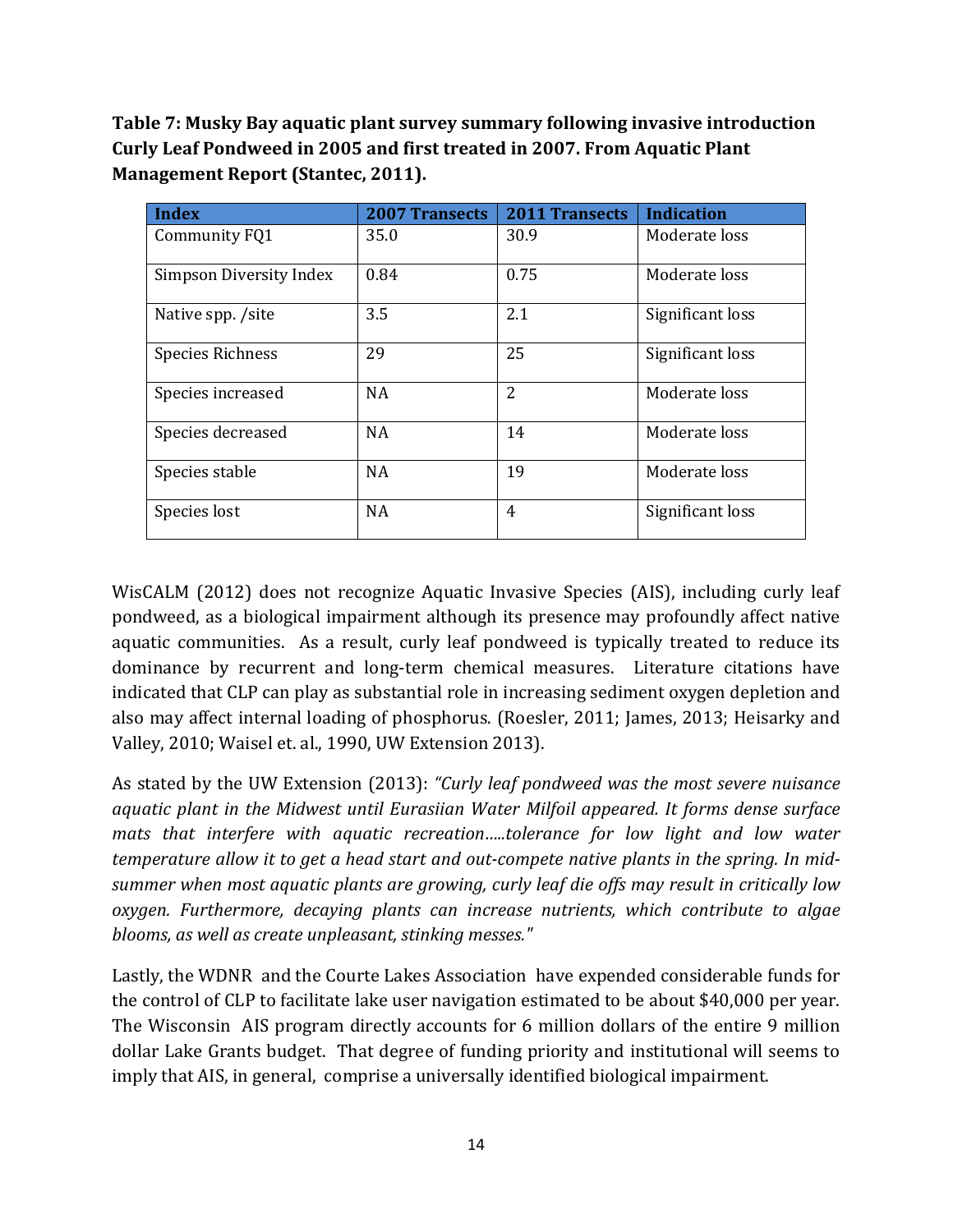## <span id="page-14-0"></span>**Summary**

This report summarizes biological impairments and associated loss of beneficial uses in Musky Bay and potential stressors based on examination of data collected from Lac Courte Oreilles and from the scientific literature.

- 1. Oxygen depletion has made Musky Bay the most winterkill prone water in Sawyer County in recent years, counter to county-wide patterns.
- 2. Elevated oxygen depletion rates do not provide suitable habitat conditions needed for successful muskellunge spawning in Musky Bay
- 3. Excess macrophyte growth impedes research, navigation, fishing, and swimming in Musky Bay.
- 4. CLP plays a key role in oxygen depletion, nutrient recycling, competition with native plants, and degraded research and recreation. It should be re-considered as a biological impairment in Musky Bay and elsewhere. It is recommended that AIS be considered a statewide biological impairment.
- 5. Degradation trends should play a more prominent role in ORW lake management such that early detection can aid in early rehabilitative actions.
- 6. The impairment history for Musky Bay strongly illustrates the need for early detection of degradation patterns coupled with rapid interventions by corrective actions by regulatory agencies as a part of antidegradation efforts. Otherwise, the viable alternative is passive observation of massive degradation as seen in Musky Bay followed by lengthy and expensive Total Maximum Daily Load studies.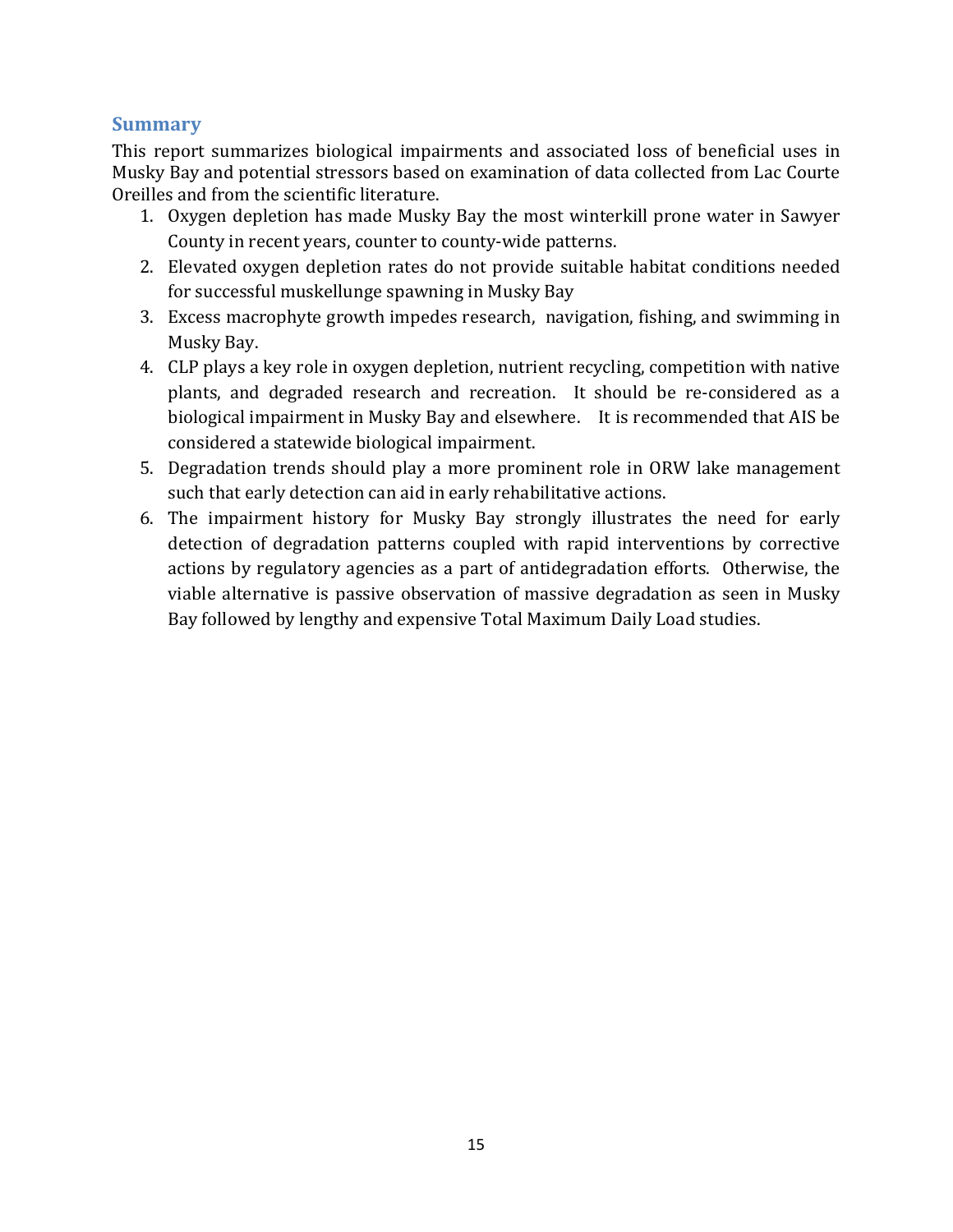#### <span id="page-15-0"></span>**References**

American Fisheries Society, 2003. Population Genetics: Principles and Applications in Fisheries. Eric Hallerum-Editor. AFS, Bethesda, Md.; 471 pages.

Anderson J.P., Circuit Court Judge. 2006. Findings of Fact and Law: State of Wi., et. Al. vs. William Zawistowski Jr.. Case 04CV75; 37 pages.

Barr Engineering. 1998. Lac Courte Oreilles Management Plan. Phase 1-Water Quality Study of Lac Courte Oreilles; Phase 2- Hydrologic and Phosphorous Budgets. Prepared for LCO Conservation Dept., COLA, and Wi. DNR.

Brewer, W.S., A.R. Abernathy, and M.J.B. Paynter. 1977. Oxygen consumption by freshwater sediments. Water Res., 11:471-73.

Caplan, D.L. 1982. An experimental study of interactions between young of the year pike (Esox Lucius) and muskellunge (Esox masquinony). M.S. Thesis. U WI, Madison, WI.

Charlton, M.N. 1990. Hypolimnion oxygen consumption in lakes: discussion of productivity and morphometery effects. Can. J. Fish. and Aquatic Sci., 37: 1531-1539.

Cristel, Paul. 2009. Report on winterkill in Musky Bay. LCO Conservation Dept. memo; 4 pages

Davis, J.C. 1976. Minimal dissolved oxygen requirements of aquatic life with emphasis on Canadian species: A review. JFRBC, 33 : 2295-2315.

Dombeck, M.P., B. W. Menzel, and P. Hinz. 1984. Muskellunge Spawning Habitat and Reproductive Success. TAFS 113: 205-216.

Dombeck, M. P., B. W. Menzel, and P.N. Hinz, 1986. Natural muskellunge reproduction in Midwestern lakes. In a Treatise on the biology and propagation of muskellunge in North America; 122-134. American Fisheries Society Special Publication 15; G.E. hall, editor; 372 pages.

Fitzpatrick F., P.J. Garrison, S.A. Fitzgerald, and J.F. Elder. 2003. Nutrient, trace element, and ecological history of Musky Bay, Lac Courte Oreilles, Wisconsin, as inferred from sediment cores. USGS Water Resources Investigations Report 02-4225; 141 pp.

Garrison, P.J., and S.A. Fitzgerald. 2005. The role of shore land development and commercial cranberry farming in a lake in Wisconsin,

Heisarky, S. and R.D. Valley. 2010. Curly-leaf pondweed trends and interrelationships with water quality. MN. DNR Invest. Report 558; 37 pages.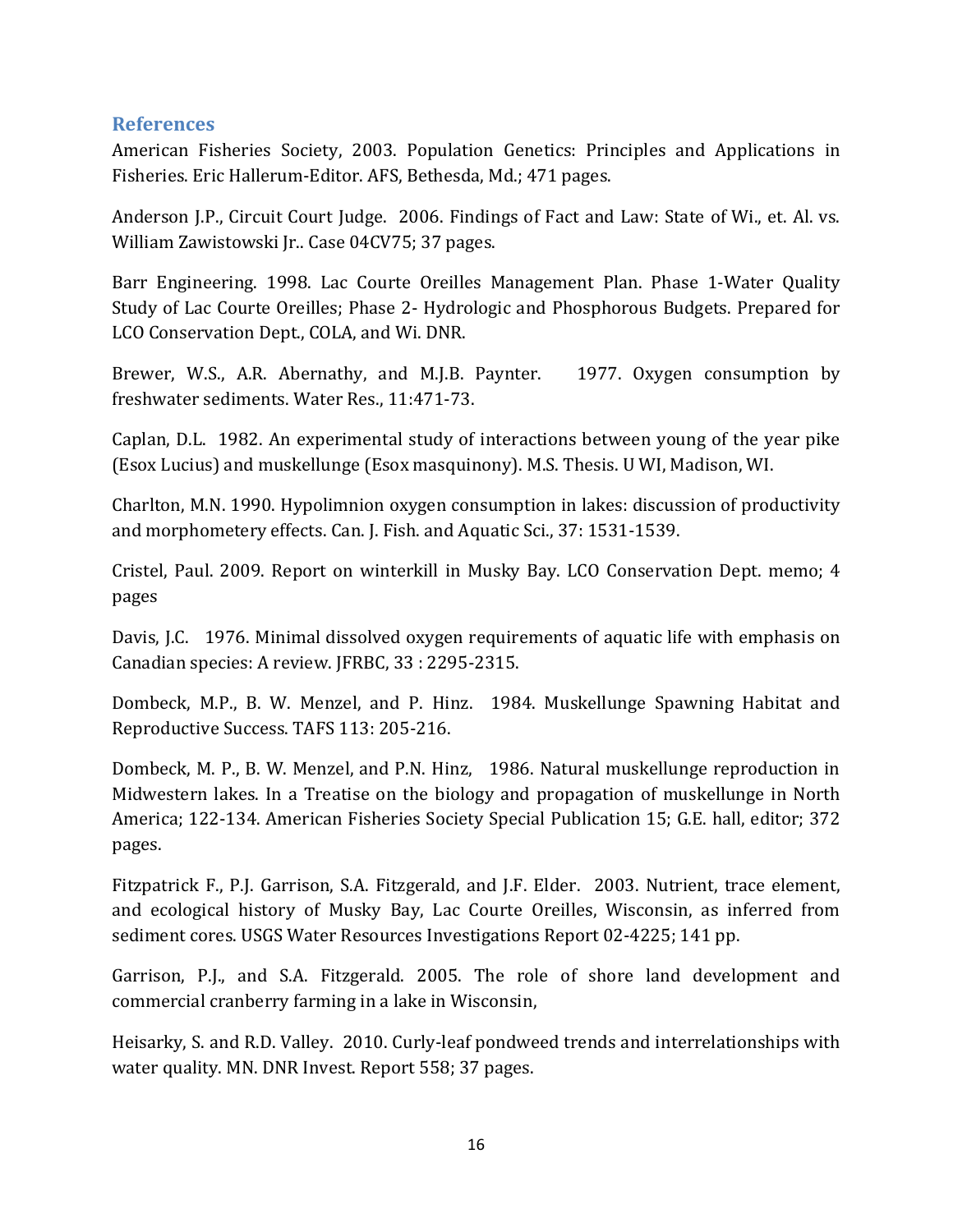Inskip, P.D. 1986. Negative associations between abundances of muskellunge and northern pike: Evidence and possible explanations. In Managing Muskies (G. Hall, Ed.); AFS Spec. Pub. 15: 135-150.

James, W.F., A. DeChamps, N. Turyk, and P. McGinley. 2007. Importance of *Potamogeton crispus* decay to phosphorus budget of McGinnis Lake, Wisconsin. APCRP Technical Notes Collection. ERDC/TN APCRP-EA-15. Vicksburg, MS: US Army Corps Engineers Research and Development Center.

James, W.F. 2012. Sediment characteristics and diffusive phosphorus fluxes in Lac Courte Oreilles, Wisconsin. U.W.-Stout, Sustainability Sci. Inst.; 42 pages DRAFT

Johnson, L. 1986. Population dynamics of stocked adult muskellunge (*Esox masqinony*) in Lac Courte Oreilles, Wisconsin, 1961-77. Wi. DNR, Tech Bulletin No. 160; 12 pages.

Jones, A.J. 2010. Effects of repeated early season herbicide treatment of curly leaf pondweed on native macrophyte assemblages in Minnesota lakes. U. MN. Digital Conservancy.

Kamke, K.K. 1989. Lake survey of Lac Courte Oreilles, 1988-89. WDNR internal report, Treaty Assessment Unit.

Moss, D.D. and D.C. Scott. 1961. Dissolved oxygen requirements of three species of fish. TAFS 90(4): 377-393.

Pratt, F. B. and D. Neuswanger. 2006. Lac Courte Oreilles Fishery Plan. Wi. DNR.; 18 pages.

Pratt, F. B. 1976. Comprehensive survey, Lac Courte Oreilles. Wi. DNR, Hayward Fishery Files. Internal report; 9 pages of text with attachments.

Pratt, F. B. 2003. Field survey notes- fall electrofishing, LCO monitoring stations. Wi. DNR. Hayward Fishery Files.

Pratt, F.B. 2008. Field survey notes-fall electrofishing, LCO monitoring stations. Wi. DNR. Hayward Fishery Files.

Pratt, F.B. 2007. Summary of northern pike removal from Musky Bay, April 2007. Hayward Fishery Files. Hand-written; 1 page.

Quagon, Sam. 1997. Field survey notes-GLIFWC fall survey of Lac Courte Oreilles. Hayward Fishery Files.

Stantec. 2012. 2012 Aquatic plant management report for Lac Courte Oreilles. Cottage Grove, Wi. Dec. 18, 2012 Report to COLA; 44 pages.